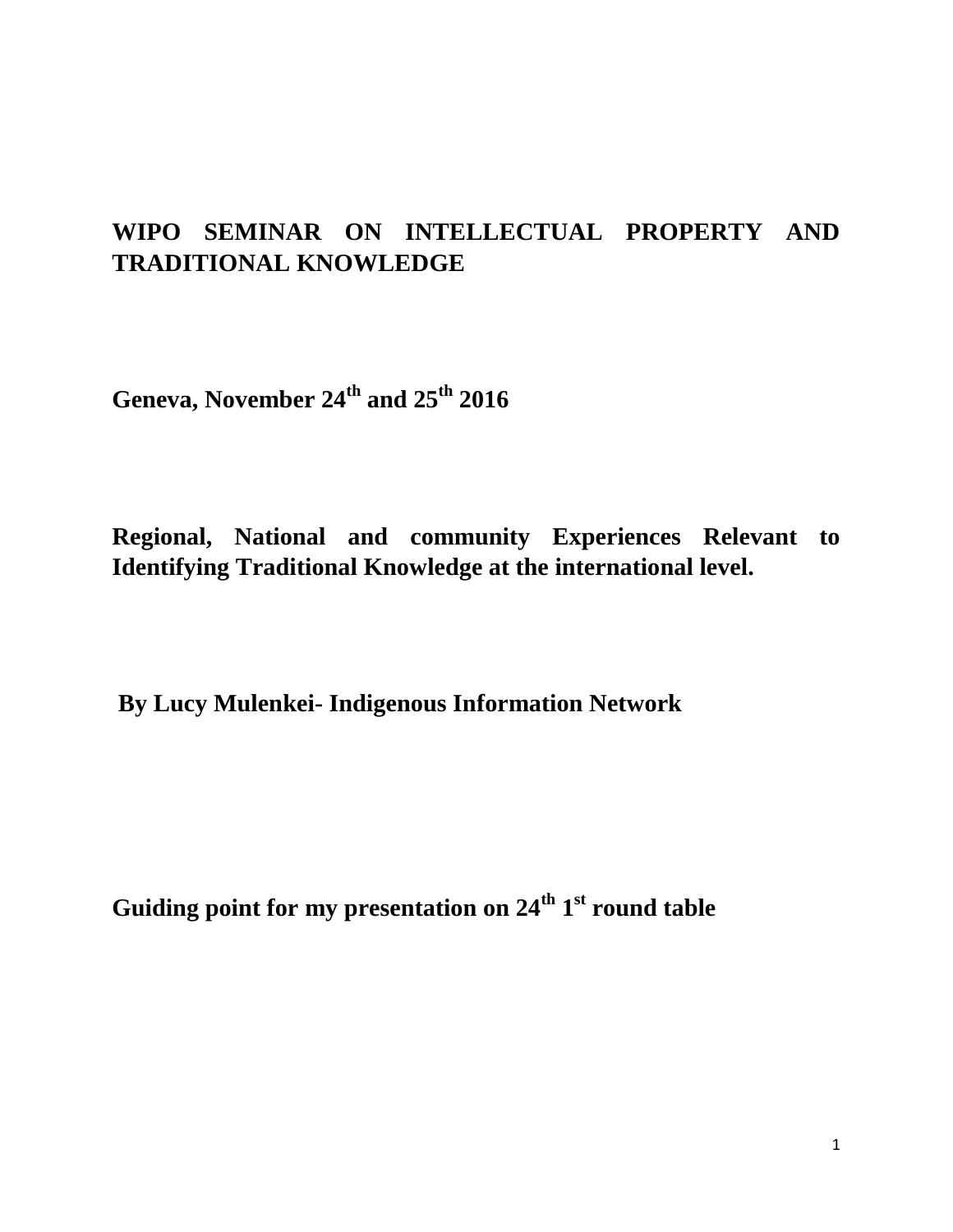Discussions on Traditional Knowledge ( TK) are issues that have been of great concert to Indigenous Peoples and Local communities in the past few years now. This is because of the new discoveries and use of natural resources in Indigenous Peoples lands and territories. Other concerns for the disappearing of the Traditional Knowledge are rural urban migration; the digital error that has brought technology that interests the young generations and the expiring of our elders without them sharing their knowledge to others. Another critical challenge is that most of the TK in Africa is not documented and where it is, defined structures on how to manage it, remains a challenge for the beneficiaries.

In order to identify protectable traditional knowledge, a deeper understanding is required to enable the determination of appropriate policy choices for its protection at different levels. However, it is important to note that comprehensive protection can only be achieved by way of an international system. Most of the Member States have policies on TK but dissemination and implementation of Polices and instruments to protect the Traditional Knowledge needs more action and a participatory process that will allow Indigenous Peoples and Local communities and other beneficiaries' visibility.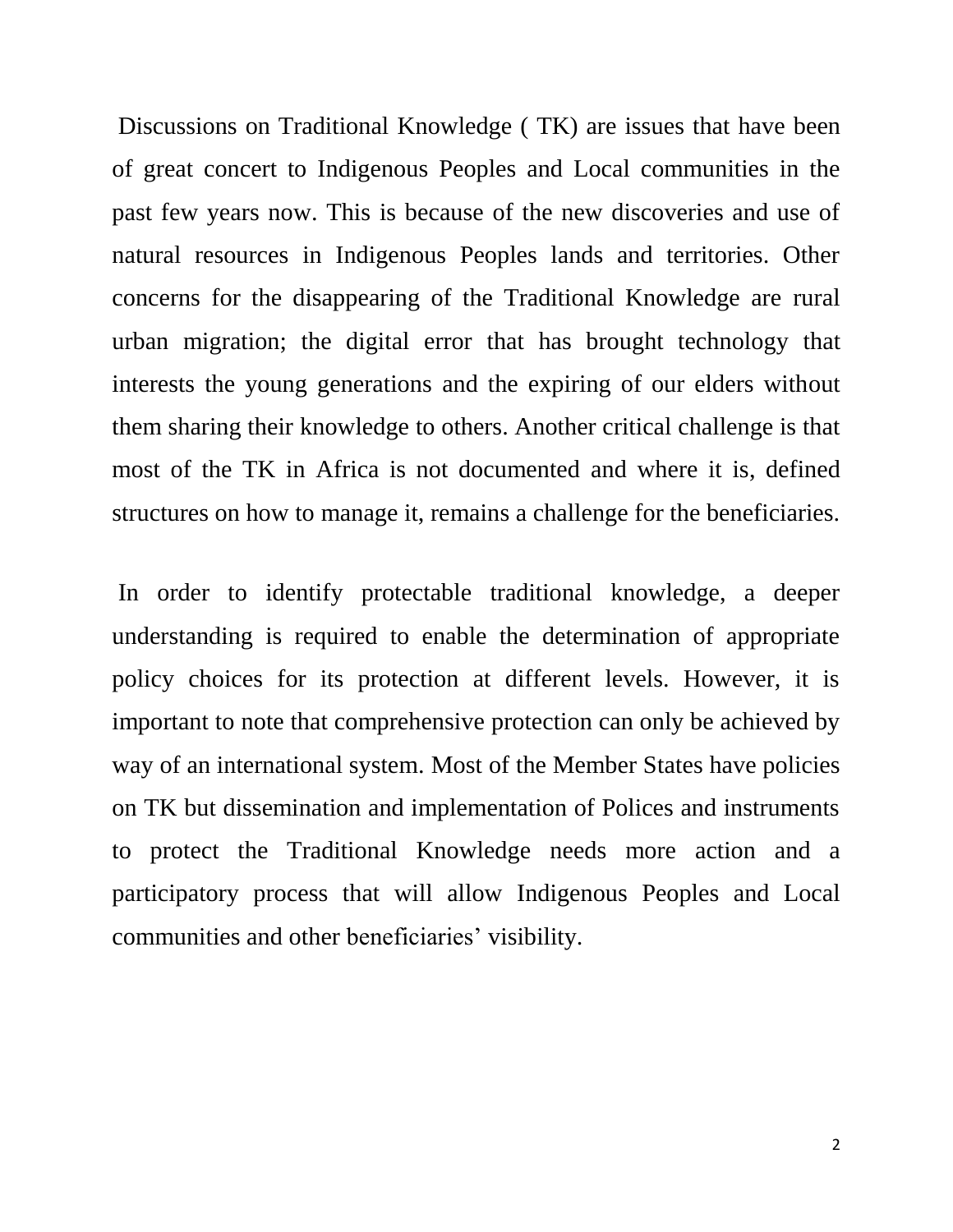Different Indigenous Communities for example from the Pastoralists, Hunter gathers and other local communities in Africa share traditional Knowledge across the boarders. However there are users of genetic resources coming from different regions of the world, to collect materials, which are associated with Traditional Knowledge and therefore a need to have international instruments that can be used by providers, users and beneficiaries. Without that Indigenous Peoples and their local communities will have challenges in protecting their knowledge through the existing intellectual property system that exists at the national levels. In Kenya the state Law office has finalized the Protection of Traditional Knowledge and traditional Cultural Expressions Act, 2015. This law is going to help compliment the other regulations that have already been developed and cover TK and Cultural Expressions.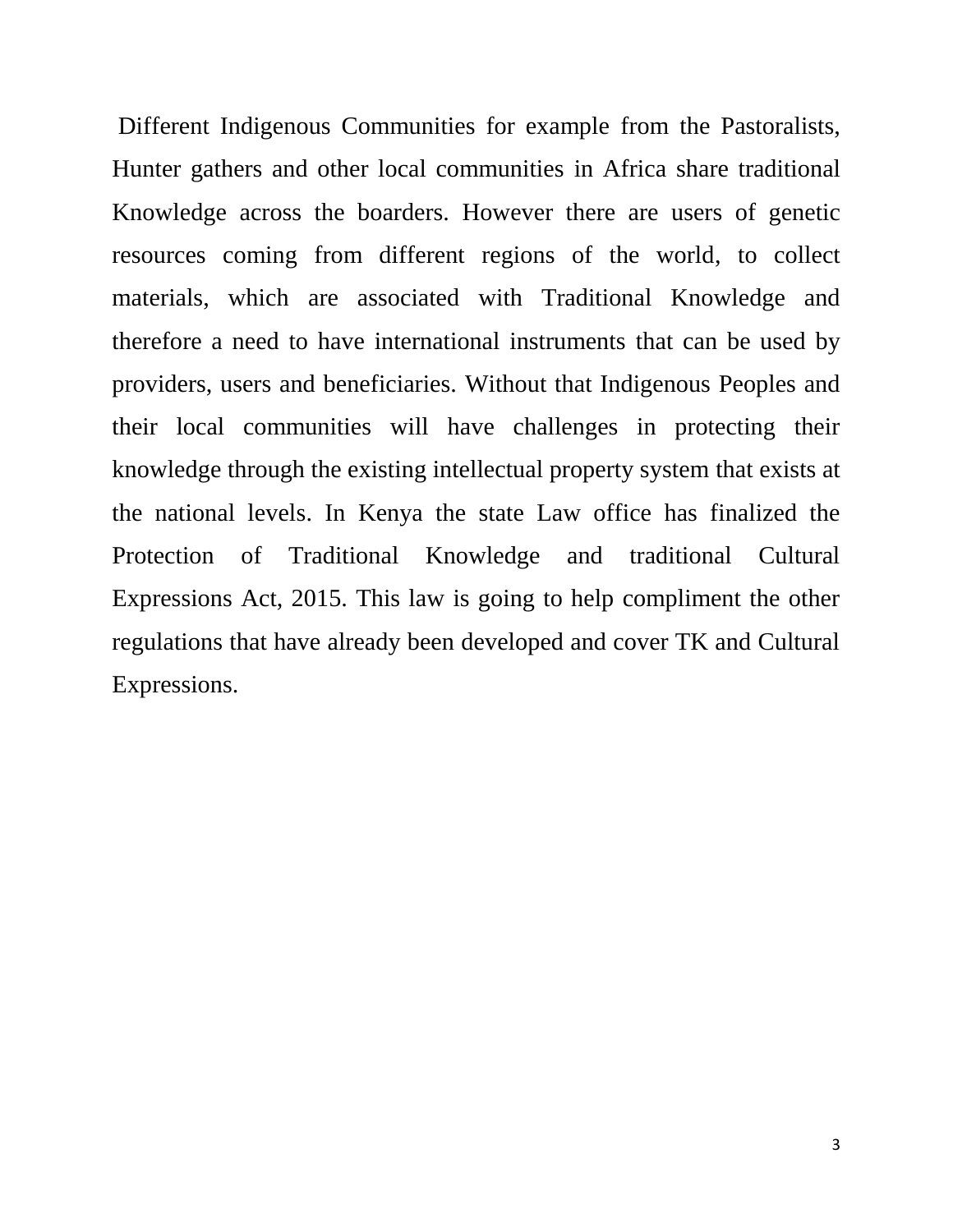The International instruments are important because they are inclusive and collectively discussed. This instruments such as the Convention on Biological Diversity which has Article 8J, clearly giving the guidance for states to recognize vital role and recognize Indigenous Peoples and Local Communities as the holders of traditional knowledge, The Nagoya Protocol of the Convention on Biological Diversity and other Protocols and Treaties on plant genetics by FAO help Member States to domesticate the international instruments with their own at the national and regional levels and well supported by the United Nations Declaration on the Rights of Indigenous Population (UNDRIP).

In Kenya for example, there are many characteristics of Traditional knowledge depending on different communities. There are those that are disclosed, secret, documented, publicly available narrowly and widely diffused. The holder of the knowledge and who are the decision makers are the Traditional elders who include both men and women and are collectively controlled by using their own customary laws in their traditional institutions. The traditional Institutions are very important as they hold the community together and give guidance to the rest of the community especially the youth and the children. Indigenous Peoples believe in teaching and the teaching and learning must be participatory and inclusive to include the future generation to always learn from the past.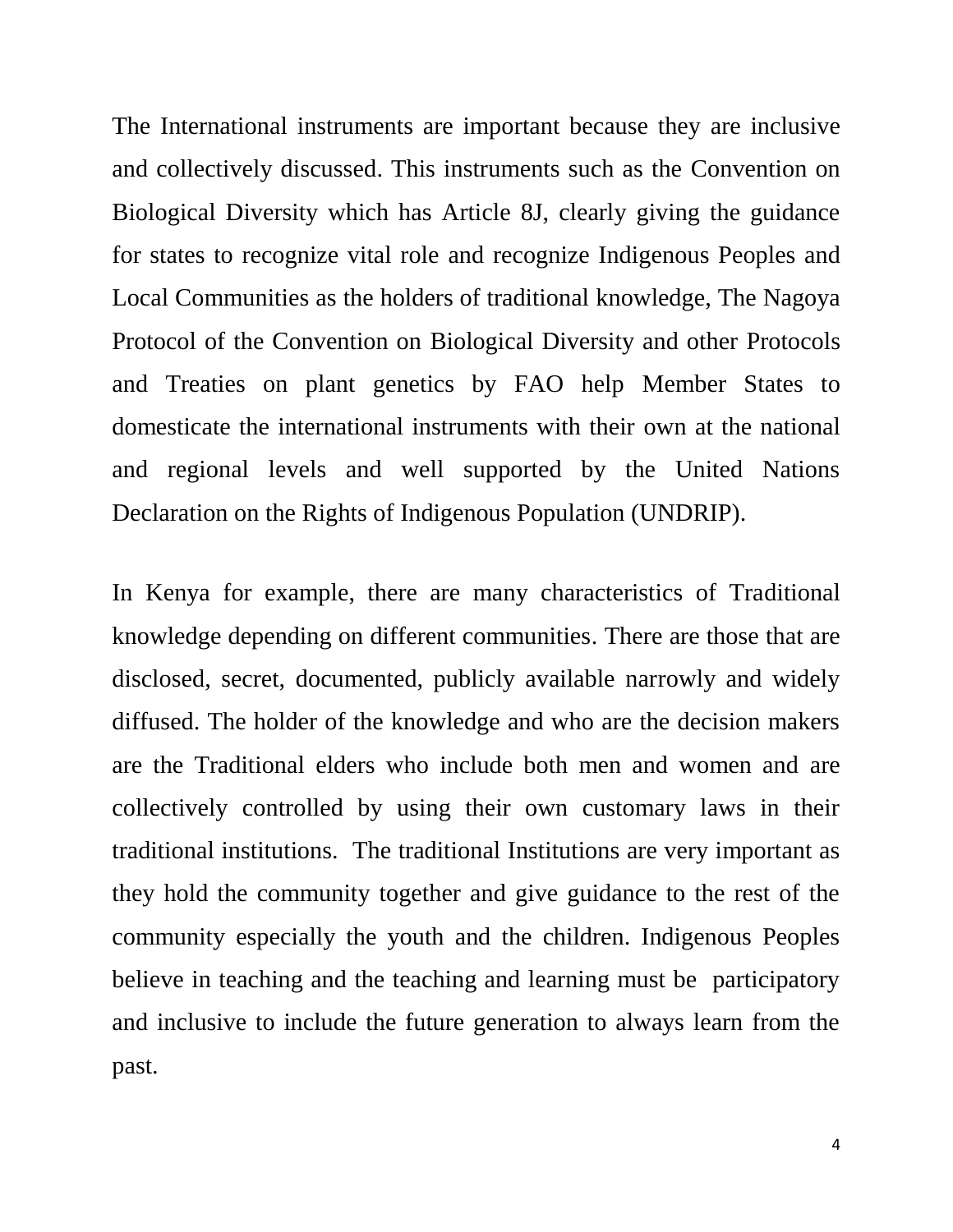However in my experience, most of these traditional institutions have not been working very well as expected. This is a concern that has and will impact on the protection of Traditional Knowledge. When such institutions are not working it becomes difficult to know who holds, controls and who gives Prior Informed Consent especially where users of genetic resources or other resources needed for commercial use, who makes decisions, and where the knowledge is sacred and secret, is sometimes held by an individual? This is a concern, which has to be worked on in some of the countries in our region.

Traditional knowledge is perceived in two ways and this needs to be considered if they is has to be protected: holistic view where various component of traditional knowledge cannot be segregated and secondly traditional knowledge as having different components that could be considered on their own e.g traditional medicine. Traditional knowledge has played a significant role in the healthcare systems for centuries for indigenous communities. Traditional medicines are widely used by nearly 60% of the population in Kenya and demand is growing There is growing global demand for natural products e.g. in cosmetic (Body Shop) and healthcare industries hence traditional knowledge is becoming a source of new developments and innovations.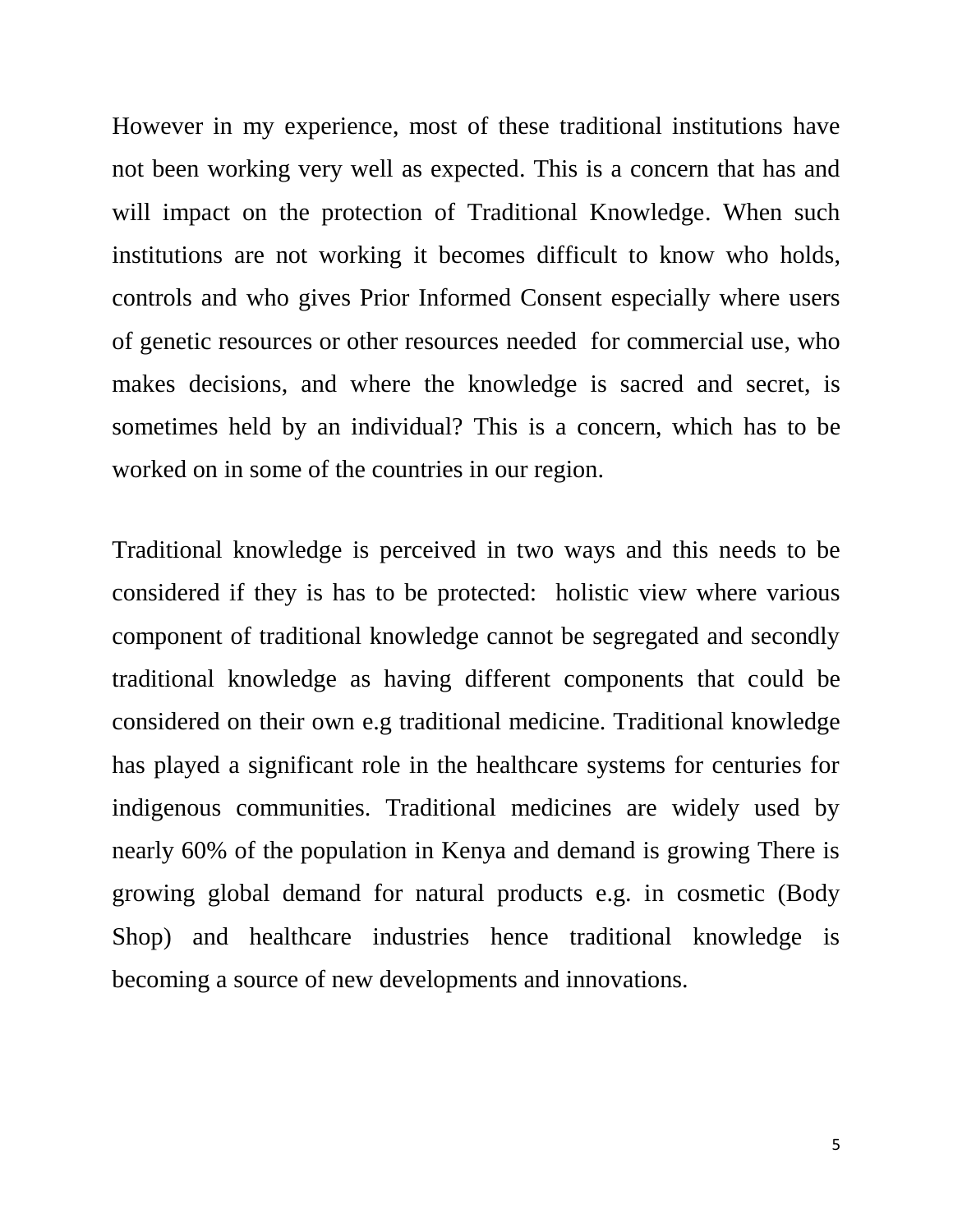There are some traditional knowledge in my country and other African countries relating to medicinal, health Biodiversity and agricultural knowledge, this knowledge, oral as is held by indigenous Communities, even though its oral it can now be found written and kept by many learning institutions like the Universities and other Government Ministries and departments. It is out in the public domain. This is good but at the same time challenging especially where no one can manage and control Misuse/ Misappropriation.

There are many experiences that could inform the identification of protectable TK associated with particular communities at regional or sub-regional level especially where plants such as Prunus Africana, Muringa tree, and other traditional medicinal plants not confined to one country like the Hoodia plant or Rooibos tea from southern Africa. This also goes with traditional knowledge associated with traditional microorganism. These examples clearly show that for the protection of TK there is need for policies and legal approaches for international protection because most of the access is from international level.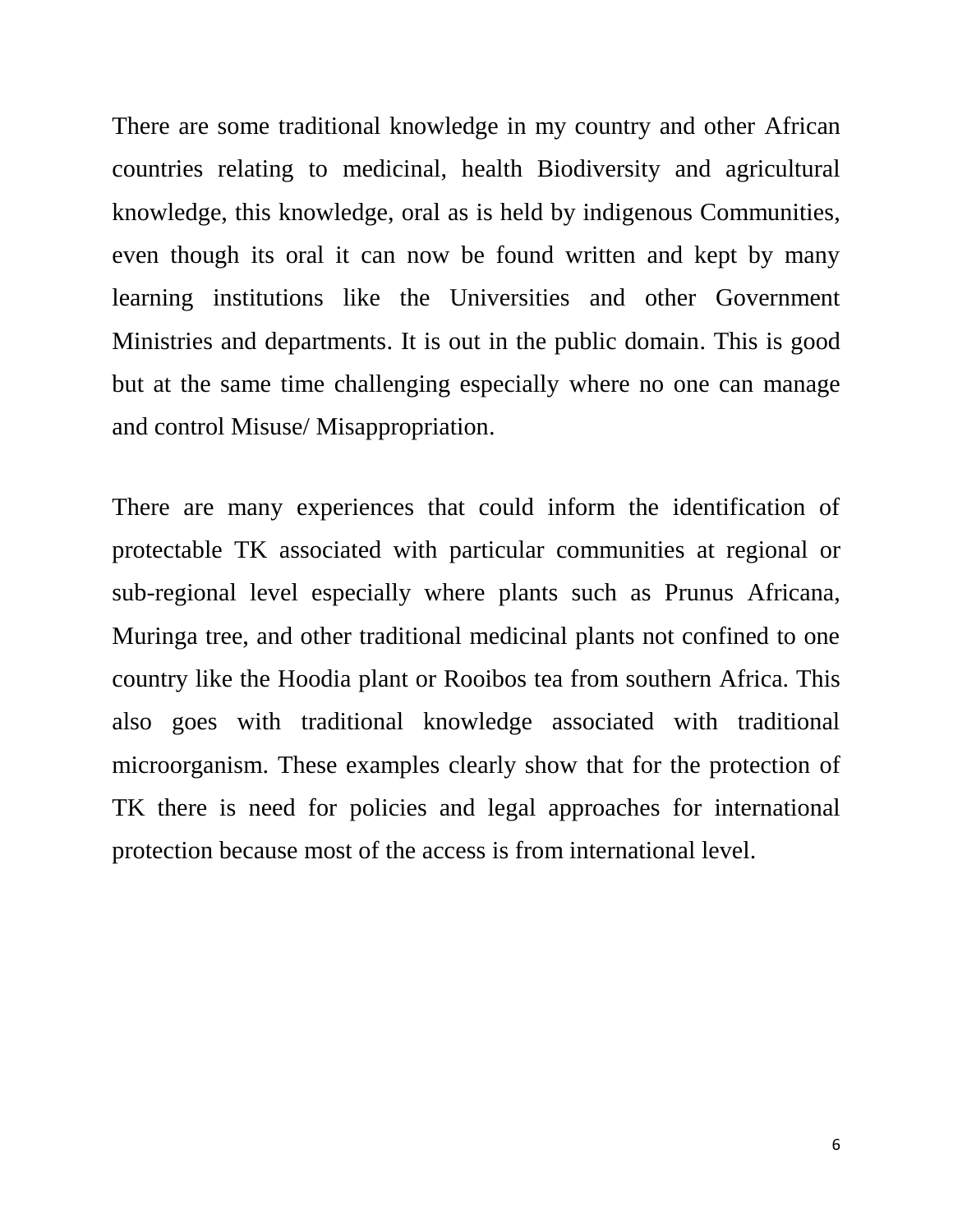Bio piracy has been taking place and is still happening in many of our communities. This includes, among others, the collection and patenting of our traditional knowledge and genetic materials found in our medicinal plants, seeds, animals and microorganisms found in our territories. If we do not have legal protection, we may see mistakes done in past years, that has seen resources taken without PIC and Community members not benefiting. In 1970's, a cancer institute from a developed country, invested in extensive collections of medicinal plants from Simba Hills of Kenya with traditional knowledge of the Digo communities who have used the plant to treat cancerous conditions for many years. No recognition of knowledge holders. Another example was also in 1990s where again in a developed Country company, took microorganisms from Lake Bogoria-used in dyeing jeans. There was no consent from the communities at all. These examples are among many that Indigenous Peoples and local communities have experienced with the Governments isolating them from involvement and participation. Having a protectable Traditional Knowledge regime at the International level will benefit Indigenous Peoples and local Communities to be visible and have their voice stronger. The existing laws already are helping other complimentary regulations and community protocol developed at the community level.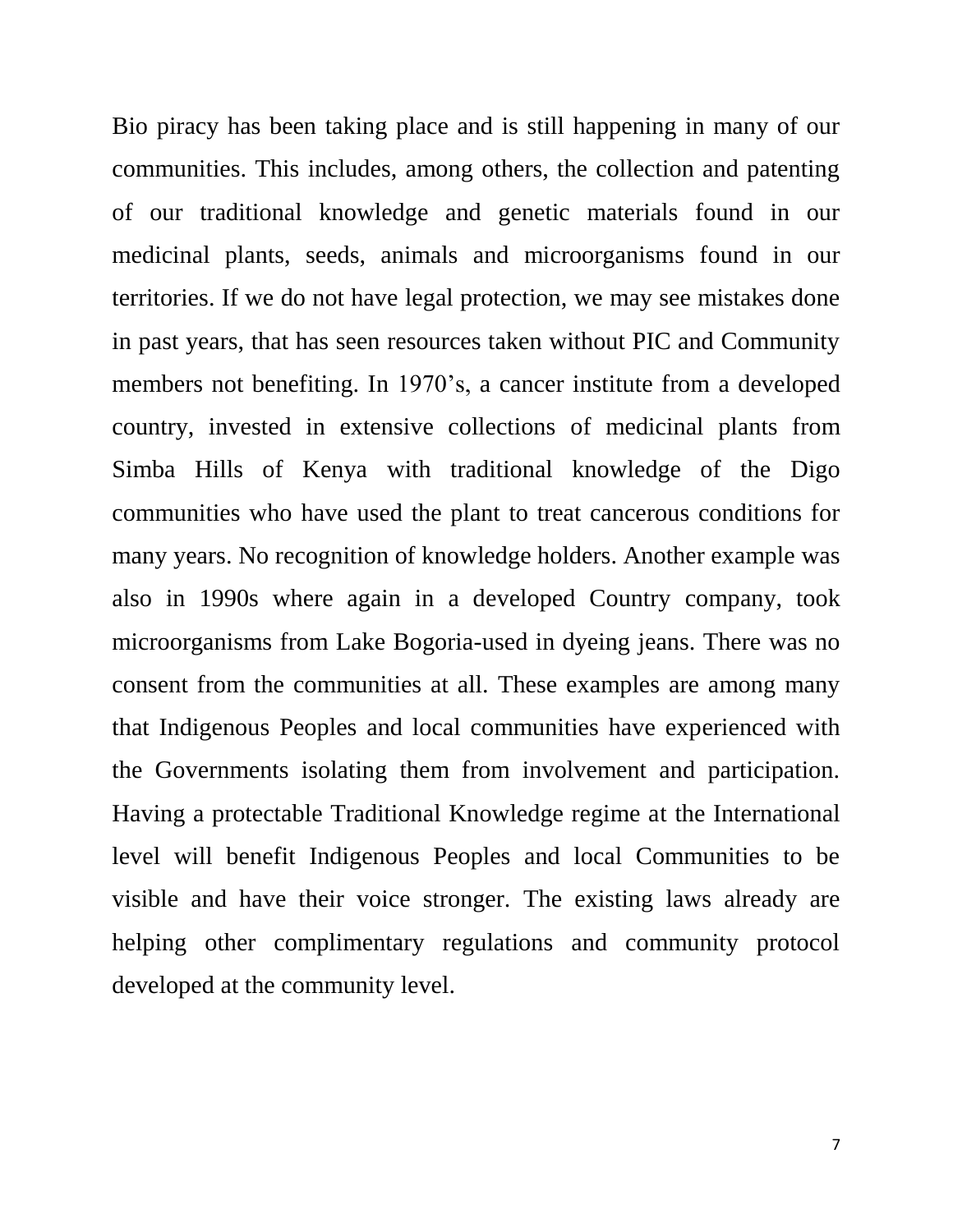• Protection of Indigenous Peoples traditional knowledge associated with genetic resource. Indigenous communities in different parts of Africa have accumulated traditional knowledge base to conserve and sustainably use plant genetic resources. For example In Ethiopia, the Tigray communities are working to protect traditional seeds varieties (genetic resources) and the traditional knowledge associated with its protection and use. It is important to note that in protecting the Traditional Knowledge at the international level we need to note the diversity of that Knowledge throughout the world, and the different ways in which it can be protected at a regional, national or community level, there is need to collectively define the kind of TK that should be protected at an international level in Kenya and many African countries for example the traditional Knowledge related to medicine/health, Biodiversity and agricultural has been key. Despite these discussions, there is need for training and capacity building for the Indigenous peoples and Local Communities and other stakeholders on protection of TK, Awareness creation on the instruments both at the national regional and international levels, Need for Indigenous Peoples and local communities to be fully involve participate and recognized as holders of the traditional knowledge.